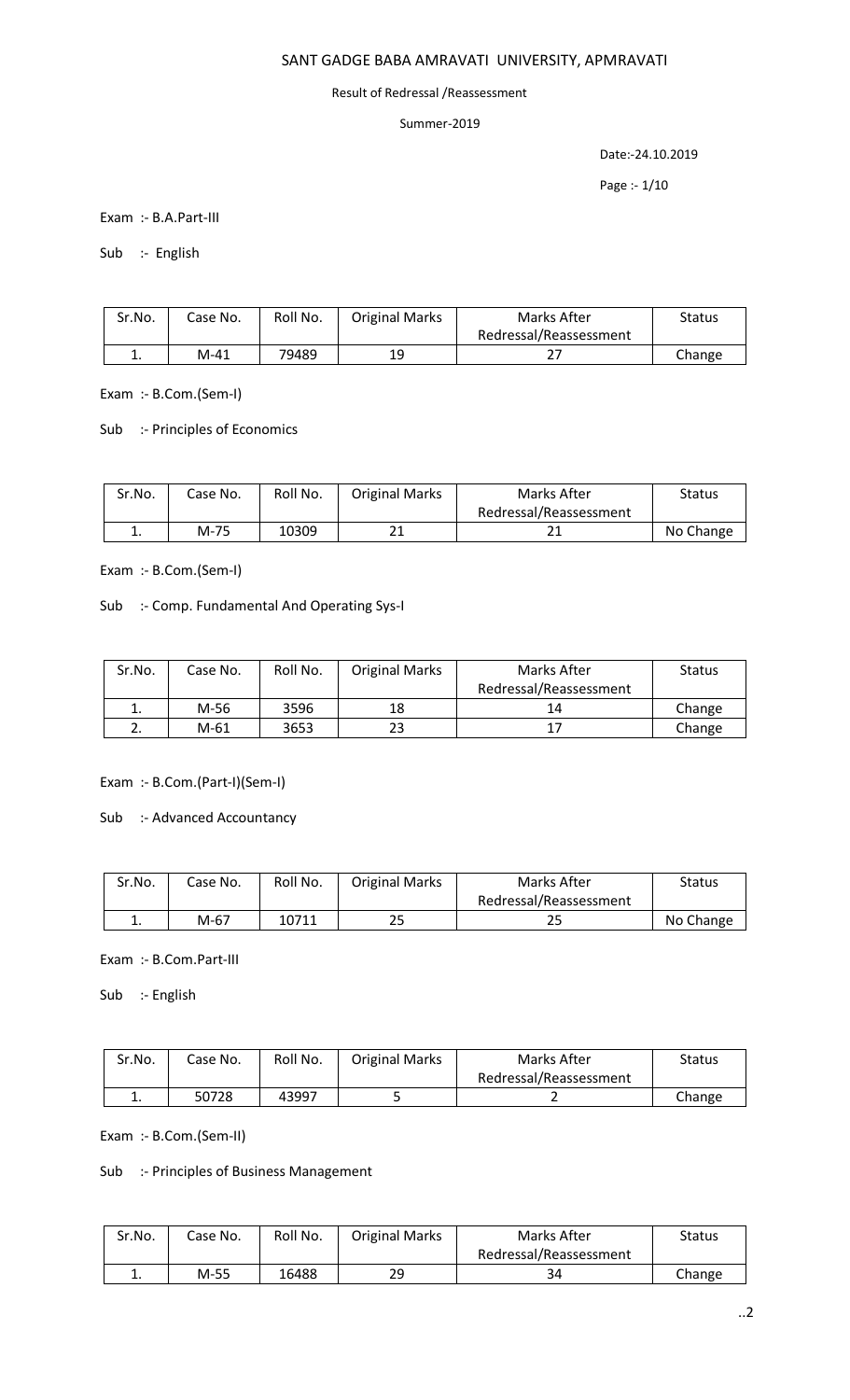# Exam :- B.Com.(Sem-II)

Sub :- English

| Sr.No.   | Case No. | Roll No. | <b>Original Marks</b> | Marks After            | Status |
|----------|----------|----------|-----------------------|------------------------|--------|
|          |          |          |                       | Redressal/Reassessment |        |
| <b>.</b> | 51771    | 27118    | 24                    | 30                     | Change |

Exam :- B.Com.Part-II

#### Sub :- Business Mathematics And Statistics

| Sr.No. | Case No. | Roll No. | <b>Original Marks</b> | Marks After            | Status |
|--------|----------|----------|-----------------------|------------------------|--------|
|        |          |          |                       | Redressal/Reassessment |        |
| . .    | M-105    | 20717    | 14                    |                        | Change |

Exam :- B.Com.Part-III

Sub :- Business Regulatory Framework & Company Law

| Sr.No. | Case No. | Roll No. | <b>Original Marks</b> | Marks After            | Status |
|--------|----------|----------|-----------------------|------------------------|--------|
|        |          |          |                       | Redressal/Reassessment |        |
| ∸.     | $M-123$  | 43534    | ᅩ                     | دے                     | Change |

Exam :- B.C.A.Part-III Sem-VI

Sub :- Net Using ASP

| Sr.No.   | Case No. | Roll No. | <b>Original Marks</b> | Marks After            | Status |
|----------|----------|----------|-----------------------|------------------------|--------|
|          |          |          |                       | Redressal/Reassessment |        |
| <b>.</b> | M-86     | 34781    | 16                    | 19                     | Change |

Exam :- B.C.A.Part-III Sem-VI

### Sub :- Advance Database Management Systems

| Sr.No. | Case No. | Roll No. | <b>Original Marks</b> | Marks After            | Status    |
|--------|----------|----------|-----------------------|------------------------|-----------|
|        |          |          |                       | Redressal/Reassessment |           |
| . .    | M-86     | 34781    | 1 า                   | ∸                      | No Change |

Exam :- Bachelor of Pharmacy Sem-II(New)(4Yr 8Sem D.C.)

Sub :- Biochemistry

| Sr.No. | Case No. | Roll No. | <b>Original Marks</b> | Marks After            | Status |
|--------|----------|----------|-----------------------|------------------------|--------|
|        |          |          |                       | Redressal/Reassessment |        |
| . .    | M-89     | 38580    | דר                    | 20                     | Change |

Exam :- Bachelor of Pharmacy Sem-II(New)(4Yr 8Sem D.C.)

Sub :- Pharmaceutical Organic Chemistry-I

| Sr.No. | Case No. | Roll No. | <b>Original Marks</b> | Marks After            | <b>Status</b> |
|--------|----------|----------|-----------------------|------------------------|---------------|
|        |          |          |                       | Redressal/Reassessment |               |
| ∸.     | M-89     | 38580    | 25                    | 25                     | No Change     |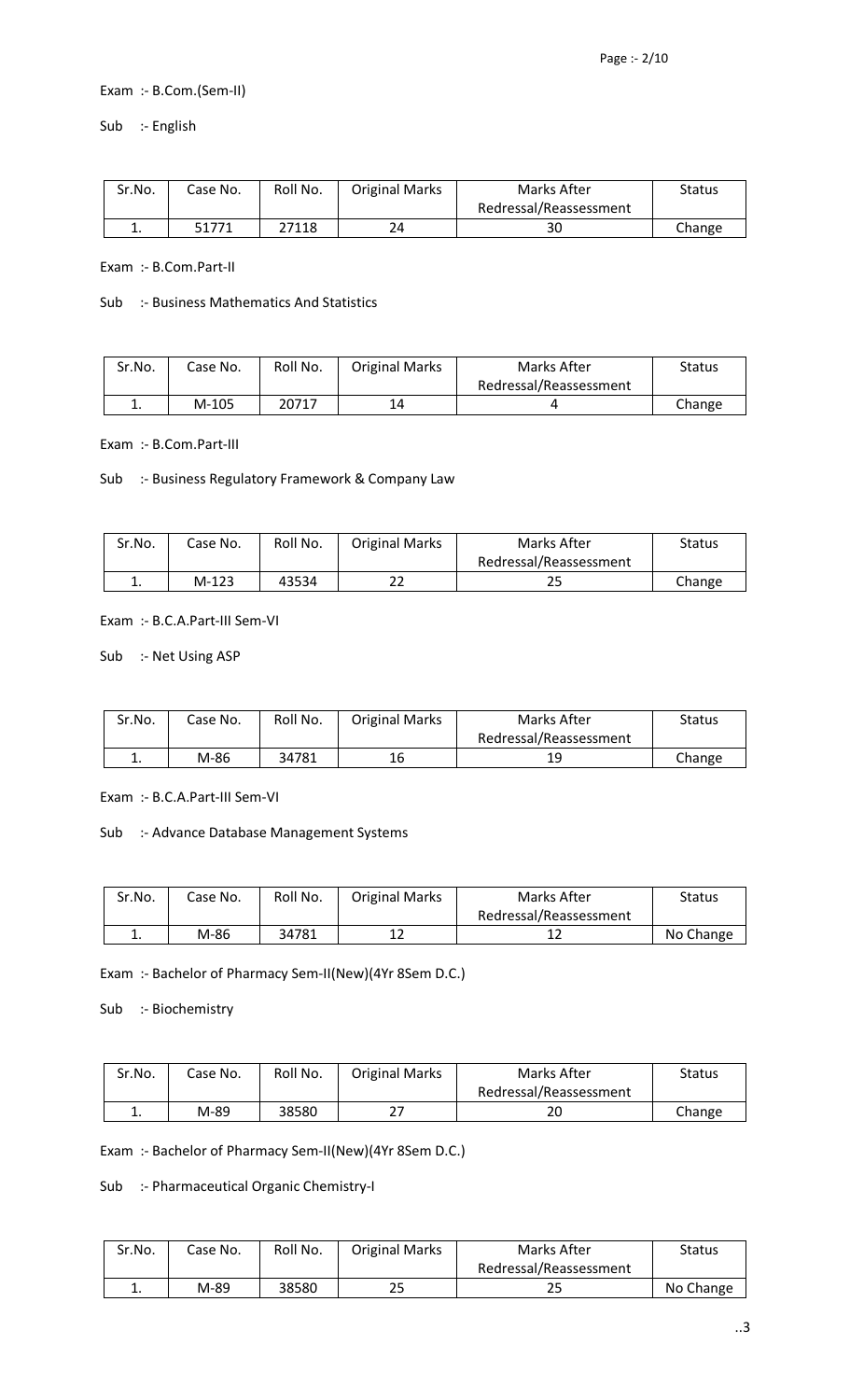### Exam :- B.Sc.Part-I (Sem-I)

Sub :- Botany

| Sr.No. | Case No. | Roll No. | <b>Original Marks</b> | Marks After            | <b>Status</b> |
|--------|----------|----------|-----------------------|------------------------|---------------|
|        |          |          |                       | Redressal/Reassessment |               |
| ∸.     | M-64     | 78352    | 14                    | 14                     | No Change     |
|        | M-71     | 1655     |                       | 12                     | Change        |

Exam :- B.Sc.Part-I (Sem-I)

Sub :- Chemistry

| Sr.No. | Case No. | Roll No. | <b>Original Marks</b> | Marks After            | Status    |
|--------|----------|----------|-----------------------|------------------------|-----------|
|        |          |          |                       | Redressal/Reassessment |           |
| . .    | M-71     | 1655     |                       |                        | No Change |

Exam :- B.Sc.Part-I (Sem-I)

Sub :- Computer Science

| Sr.No. | Case No. | Roll No. | <b>Original Marks</b> | Marks After            | Status    |
|--------|----------|----------|-----------------------|------------------------|-----------|
|        |          |          |                       | Redressal/Reassessment |           |
| ٠.     | M-74     | 78211    | 10                    |                        | No Change |

Exam :- B.Sc.Part-I (Sem-II)

Sub :- Chemistry

| Sr.No.   | Case No. | Roll No. | <b>Original Marks</b> | Marks After            | <b>Status</b> |
|----------|----------|----------|-----------------------|------------------------|---------------|
|          |          |          |                       | Redressal/Reassessment |               |
|          | M-97     | 18531    |                       | 14                     | Change        |
| <u>.</u> | $M-100$  | 19981    | 10                    | 10                     | No Change     |

Exam :- B.Sc.Part-I (Sem-II)

Sub :- Computer Science

| Sr.No. | Case No. | Roll No. | <b>Original Marks</b> | Marks After            | Status    |
|--------|----------|----------|-----------------------|------------------------|-----------|
|        |          |          |                       | Redressal/Reassessment |           |
| . .    | 20710    | 17105    |                       |                        | No Change |

Exam :- B.Sc.Part-III (Sem-V)

Sub :- Zoology

| Sr.No. | Case No. | Roll No. | <b>Original Marks</b> | Marks After            | <b>Status</b> |
|--------|----------|----------|-----------------------|------------------------|---------------|
|        |          |          |                       | Redressal/Reassessment |               |
| . .    | 50199    | 55650    | 25                    | っこ<br>23               | No Change     |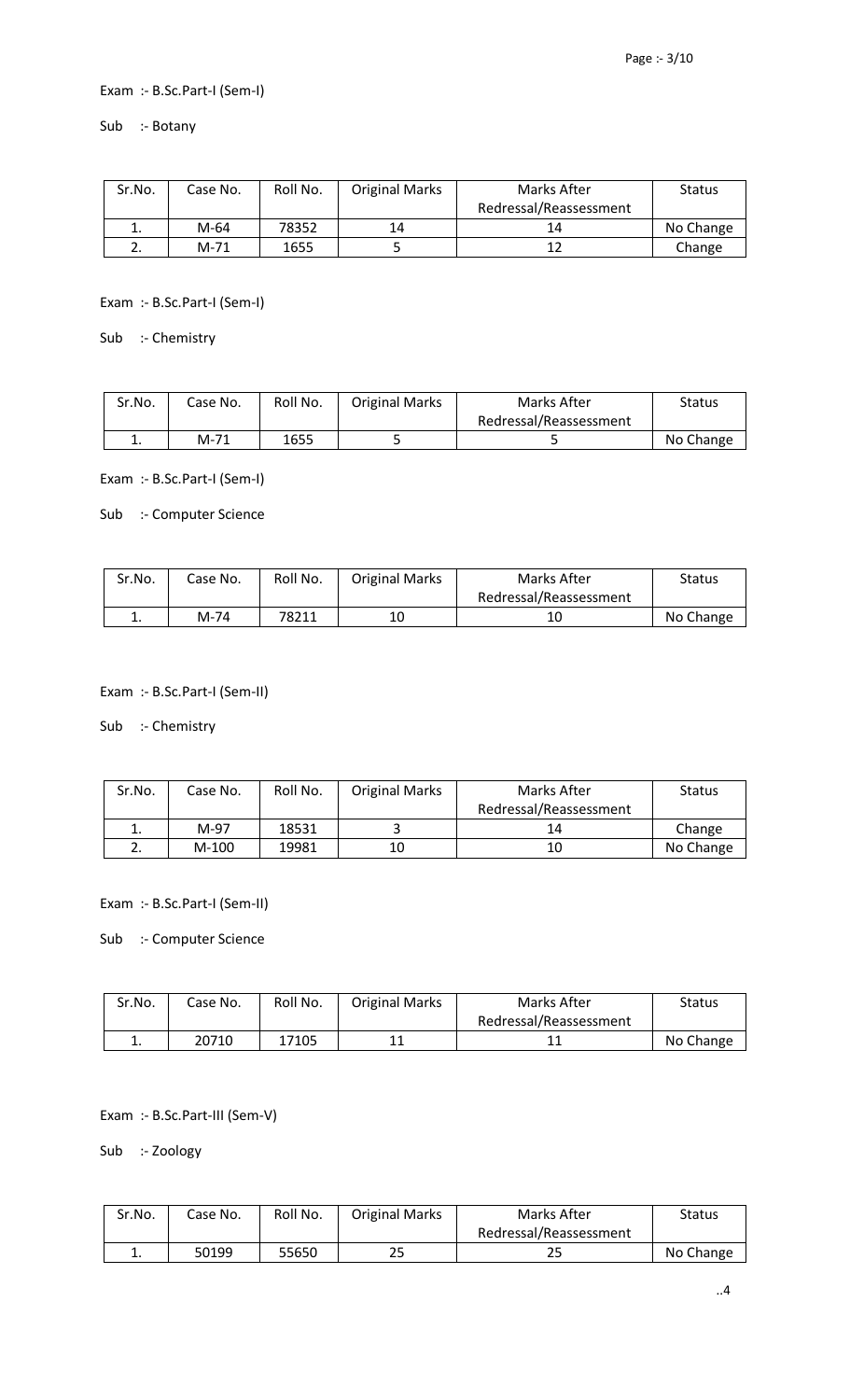### Exam :- B.Sc.Part-III (Sem-VI)

Sub :- Physics

| Sr.No. | Case No. | Roll No. | <b>Original Marks</b> | Marks After            | <b>Status</b> |
|--------|----------|----------|-----------------------|------------------------|---------------|
|        |          |          |                       | Redressal/Reassessment |               |
| ∸.     | M-90     | 86048    |                       | 26                     | Change        |

Exam :- B.Sc.Part-III (Sem-VI)

Sub :- Computer Science

| Sr.No. | Case No. | Roll No. | <b>Original Marks</b> | Marks After            | Status    |
|--------|----------|----------|-----------------------|------------------------|-----------|
|        |          |          |                       | Redressal/Reassessment |           |
| ∸.     | $M-107$  | 91945    | 12                    |                        | No Change |

Exam :- B.Sc.Part-II (Old)(A.P.A.Into Sem)(Sem-III & IV)

Sub :- Botany

| Sr.No. | Case No. | Roll No. | <b>Original Marks</b> | Marks After            | <b>Status</b> |
|--------|----------|----------|-----------------------|------------------------|---------------|
|        |          |          |                       | Redressal/Reassessment |               |
| . .    | 22670    | 29534    | 18                    |                        | Change        |

Exam :- LL.B.Vth Sem.(3Yr. S.P.)

Sub :- Transfer of Property & Easement

| Sr.No.   | Case No. | Roll No. | <b>Original Marks</b> | Marks After            | Status |
|----------|----------|----------|-----------------------|------------------------|--------|
|          |          |          |                       | Redressal/Reassessment |        |
| <b>.</b> | M-95     | 85261    | 26                    | 32                     | Change |

Exam :- LL.B.Vth Sem.(3Yr. S.P.)

Sub :- Land Laws

| Sr.No. | Case No. | Roll No. | <b>Original Marks</b> | Marks After            | Status |
|--------|----------|----------|-----------------------|------------------------|--------|
|        |          |          |                       | Redressal/Reassessment |        |
| ٠.     | M-95     | 85261    | 23                    | າເ                     | Change |

Exam :- LL.B.Vth Sem.(3Yr. S.P.)(Old Course Abs.Into New with Addl.Subj.)

Sub :- Public International Law

| Sr.No. | Case No. | Roll No. | <b>Original Marks</b> | Marks After            | Status    |
|--------|----------|----------|-----------------------|------------------------|-----------|
|        |          |          |                       | Redressal/Reassessment |           |
| ٠.     | M-96     | 85901    | 25                    | 25                     | No Change |

Exam :- M.A.Part-II (History)

Sub :- History of Modern India

| Sr.No. | Case No. | Roll No. | <b>Original Marks</b> | Marks After            | Status    |
|--------|----------|----------|-----------------------|------------------------|-----------|
|        |          |          |                       | Redressal/Reassessment |           |
| . .    | 50056    | 28056    | 29                    | 29                     | No Change |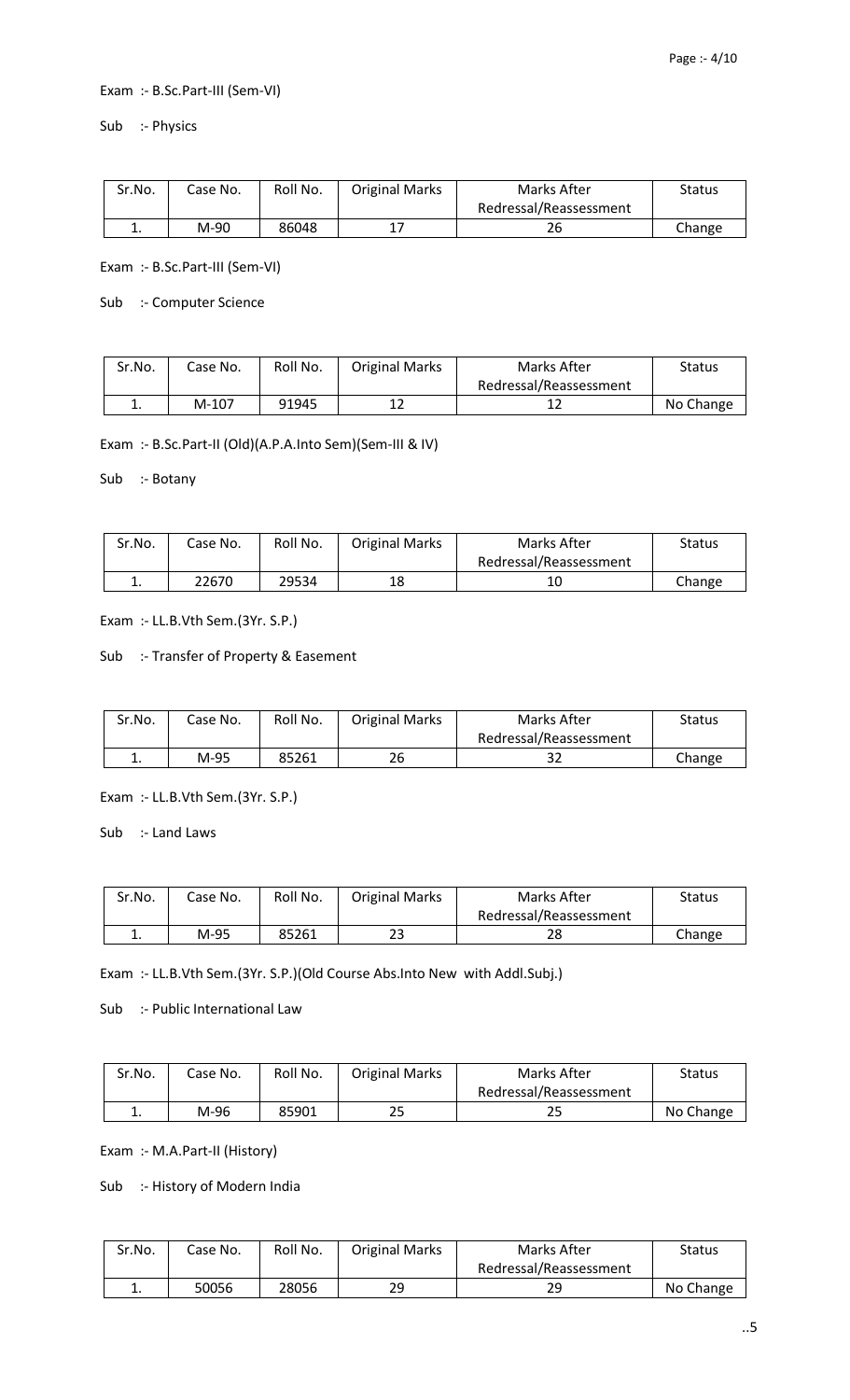Exam :- M.A.(English) Part-I Sem-II

Sub :- English Drama After Shakespeare

| Sr.No.   | Case No. | Roll No. | <b>Original Marks</b> | Marks After            | Status    |
|----------|----------|----------|-----------------------|------------------------|-----------|
|          |          |          |                       | Redressal/Reassessment |           |
| <b>.</b> | M-106    | 524      | 26                    | 26                     | No Change |

Exam :- M.A.(English) Part-I Sem-II

Sub :- English Poetry from wordsworth to Modern Age

| Sr.No. | Case No. | Roll No. | <b>Original Marks</b> | Marks After            | Status |
|--------|----------|----------|-----------------------|------------------------|--------|
|        |          |          |                       | Redressal/Reassessment |        |
| . .    | $M-106$  | 524      | 28                    |                        | Change |

Exam :- Four Year B.E.Sem-I (CGS)

Sub :- Engineering Drawing

| Sr.No. | Case No. | Roll No. | <b>Original Marks</b> | Marks After            | Status |
|--------|----------|----------|-----------------------|------------------------|--------|
|        |          |          |                       | Redressal/Reassessment |        |
| ∸.     | 10656    | 2054     |                       |                        | Change |

Exam :- Four Year B.E.Sem-II (CGS)

Sub :- Engineering Mathematics-I

| Sr.No.   | Case No. | Roll No. | <b>Original Marks</b> | Marks After            | Status |
|----------|----------|----------|-----------------------|------------------------|--------|
|          |          |          |                       | Redressal/Reassessment |        |
| <b>.</b> | M-109    | 14251    | 20                    |                        | Change |

Exam :- Four Year B.E.Sem-II (CGS)

Sub :- Engineering Physics

| Sr.No. | Case No. | Roll No. | <b>Original Marks</b> | Marks After            | <b>Status</b> |
|--------|----------|----------|-----------------------|------------------------|---------------|
|        |          |          |                       | Redressal/Reassessment |               |
| ٠.     | M-51     | 11717    |                       |                        | No Change     |

Exam :- Four Year B.E.Sem-II (CGS)

Sub :- Engineering Machanics

| Sr.No. | Case No. | Roll No. | <b>Original Marks</b> | Marks After            | <b>Status</b> |
|--------|----------|----------|-----------------------|------------------------|---------------|
|        |          |          |                       | Redressal/Reassessment |               |
|        | M-92     | 10971    | 12                    |                        | No Change     |
| ـ ــ   | M-93     | 11100    | 13                    | 20                     | Change        |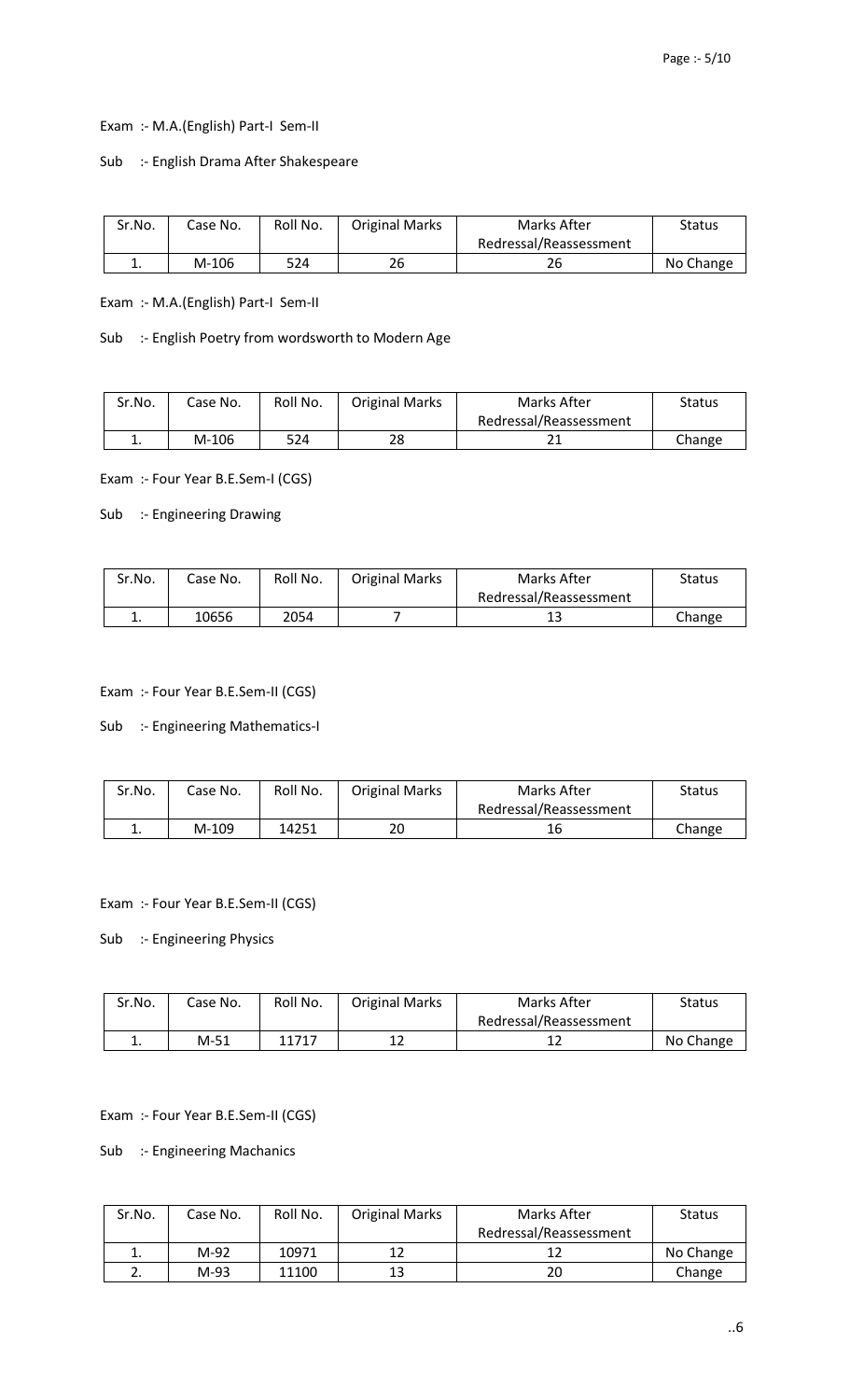### Exam :- Four Year B.E.Sem-II (CGS) exam :- Four Year B.E.Sem-II (CGS)

# Sub :- Engineering Drawing

| Sr.No. | Case No. | Roll No. | <b>Original Marks</b> | Marks After            | <b>Status</b> |
|--------|----------|----------|-----------------------|------------------------|---------------|
|        |          |          |                       | Redressal/Reassessment |               |
|        | $M-51$   | 11717    |                       |                        | No Change     |
|        | M-87     | 14244    | 23                    | 18                     | Change        |
|        | M-109    | 14251    | 15                    | 15                     | No Change     |

Exam :- Four Year B.E.Sem-III (Mechanical Engg.)(CGS)

Sub :- Mathematics-III

| Sr.No. | Case No. | Roll No. | <b>Original Marks</b> | Marks After            | <b>Status</b> |
|--------|----------|----------|-----------------------|------------------------|---------------|
|        |          |          |                       | Redressal/Reassessment |               |
| ∸.     | M-29     | 29776    | 20                    |                        | Change        |

Exam :- Four Year B.E.Sem-III (Mechanical Engg.)(CGS)

Sub :- Engg. Thermodynamics

| Sr.No. | Case No. | Roll No. | <b>Original Marks</b> | Marks After            | Status |
|--------|----------|----------|-----------------------|------------------------|--------|
|        |          |          |                       | Redressal/Reassessment |        |
| . .    | M-58     | 30056    | 28                    | دے                     | Change |

Exam :- Four Year B.E.Sem-III (Civil Engg.)(CGS)

#### Sub :- Building Construction & Materials

| Sr.No. | Case No. | Roll No. | <b>Original Marks</b> | Marks After            | <b>Status</b> |
|--------|----------|----------|-----------------------|------------------------|---------------|
|        |          |          |                       | Redressal/Reassessment |               |
|        | 50321    | 25117    | າາ<br>ے               | ے ے                    | No Change     |

Exam :- Four Year B.E.Sem-III (Comp.Sci.& Engg.)(CGS)

Sub :- Electronics Devices And Circuits

| Sr.No.   | Case No. | Roll No. | <b>Original Marks</b> | Marks After            | <b>Status</b> |
|----------|----------|----------|-----------------------|------------------------|---------------|
|          |          |          |                       | Redressal/Reassessment |               |
| <b>.</b> | 50357    | 26824    | 20                    | 30                     | Change        |

Exam :- Four Year B.E.Sem-III (Comp.Sci.& Engg.)(CGS)

Sub :- Mathematics-III

| Sr.No.   | Case No. | Roll No. | <b>Original Marks</b> | Marks After            | <b>Status</b> |
|----------|----------|----------|-----------------------|------------------------|---------------|
|          |          |          |                       | Redressal/Reassessment |               |
| ∸.       | M-30     | 26857    | 19                    | 3С                     | Change        |
| <u>.</u> | 50357    | 26824    | 14                    |                        | Change        |

Exam :- Four Year B.E.Sem-IV Ele.Engg.(Ele.& Power)(CGS)

Sub :- Analog and Digital Circuits

| Sr.No.   | Case No. | Roll No. | <b>Original Marks</b> | Marks After            | <b>Status</b> |
|----------|----------|----------|-----------------------|------------------------|---------------|
|          |          |          |                       | Redressal/Reassessment |               |
| <b>.</b> | 17599    | 38332    | 26                    |                        | Change        |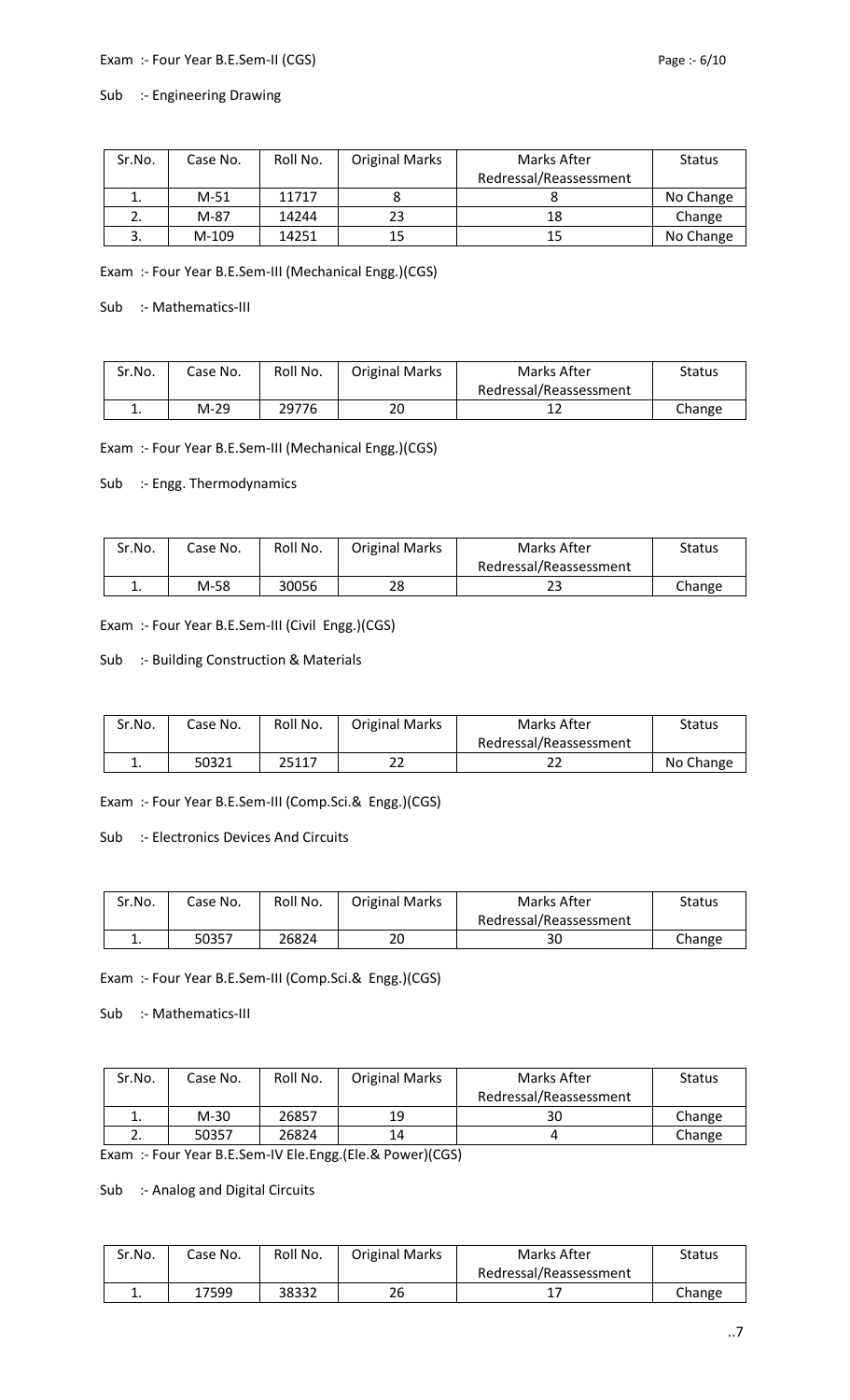Exam :- Four Year B.E.Sem-IV (Ele.& Tele.)(CGS)

Sub :- Communication Engg.

| Sr.No.   | Case No. | Roll No. | <b>Original Marks</b> | Marks After            | Status |
|----------|----------|----------|-----------------------|------------------------|--------|
|          |          |          |                       | Redressal/Reassessment |        |
| <b>.</b> | $M-116$  | 43803    | <b>01</b>             |                        | Change |

Exam :- Four Year B.E.Sem-IV (Comp.Sci. & Engg.)(CGS)

Sub :- Theory of Computation

| Sr.No. | Case No. | Roll No. | <b>Original Marks</b> | Marks After            | <b>Status</b> |
|--------|----------|----------|-----------------------|------------------------|---------------|
|        |          |          |                       | Redressal/Reassessment |               |
| ∸.     | M-31     | 43714    | 21                    |                        | No Change     |
| ـ.     | M-65     | 43700    | 12                    | 23                     | Change        |

Exam :- Four Year B.E.Sem-IV (Mechanical Engg.)(CGS)

Sub :- Manufacturing Process-II

| Sr.No.   | Case No. | Roll No. | <b>Original Marks</b> | Marks After            | Status |
|----------|----------|----------|-----------------------|------------------------|--------|
|          |          |          |                       | Redressal/Reassessment |        |
| <b>.</b> | M-91     | 39862    | ັ                     | 19                     | Change |

Exam :- Four Year B.E.Sem-IV (Mechanical Engg.)(CGS)

Sub :- Energy Conversion-I

| Sr.No. | Case No. | Roll No. | <b>Original Marks</b> | Marks After            | <b>Status</b> |
|--------|----------|----------|-----------------------|------------------------|---------------|
|        |          |          |                       | Redressal/Reassessment |               |
| ∸.     | M-91     | 39862    | 13                    | 13                     | No Change     |
| ـ.     | M-78     | 42548    | 13                    | 17                     | Change        |

Exam :- Four Year B.E.Sem-IV (Mechanical Engg.)(CGS)

Sub :- Engineering Metallurgy

| Sr.No. | Case No. | Roll No. | <b>Original Marks</b> | Marks After            | Status |
|--------|----------|----------|-----------------------|------------------------|--------|
|        |          |          |                       | Redressal/Reassessment |        |
| ∸.     | M-78     | 42548    |                       | ∸                      | Change |

Exam :- Four Year B.E.Sem-IV (Mechanical Engg.)(CGS)

Sub :- Basic Electrical Drives And Control

| Sr.No. | Case No. | Roll No. | <b>Original Marks</b> | Marks After            | Status    |
|--------|----------|----------|-----------------------|------------------------|-----------|
|        |          |          |                       | Redressal/Reassessment |           |
| . .    | M-77     | 40357    | 20                    | 20                     | No Change |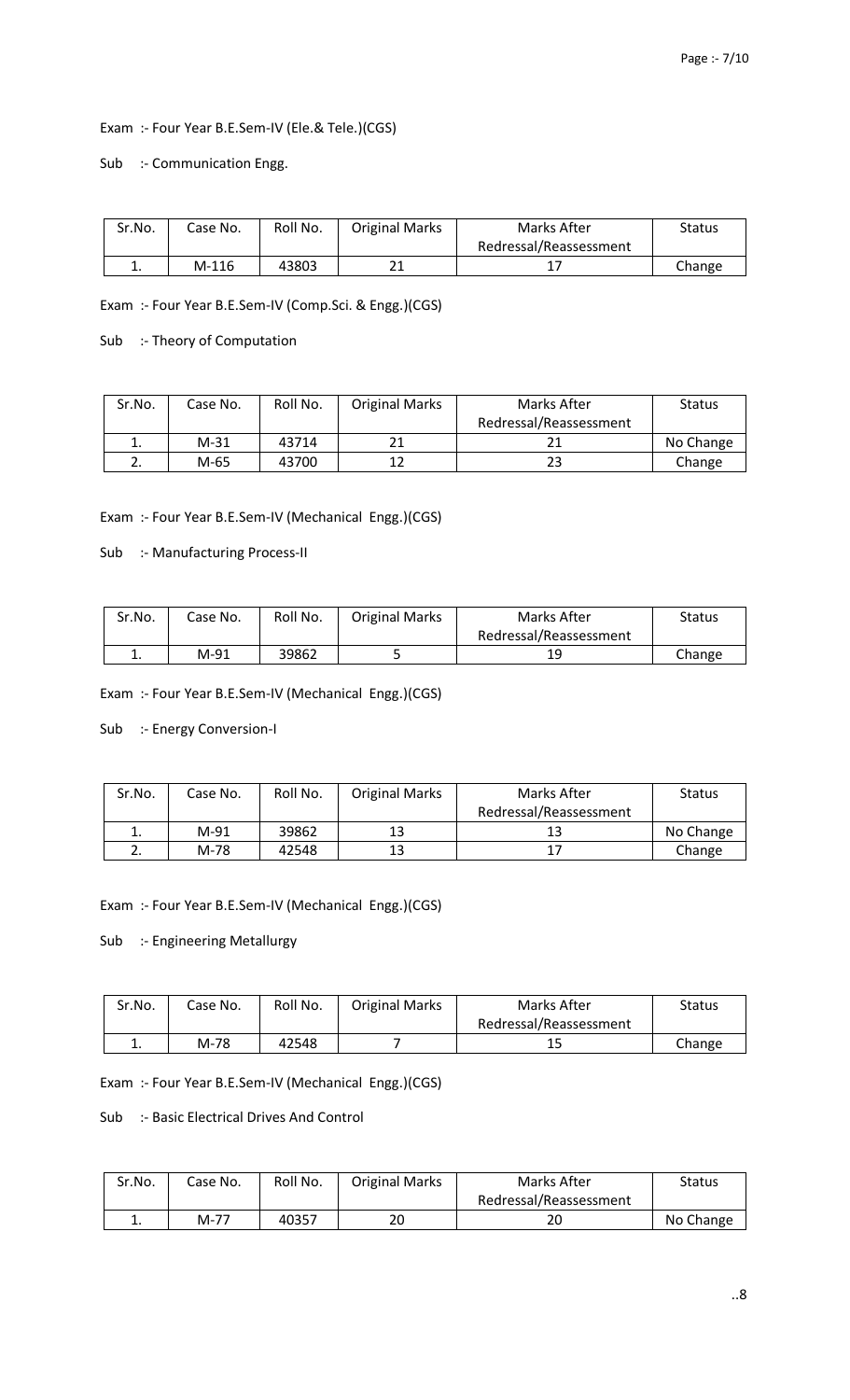#### Exam :- Four Year B.E.Sem-V (Mechanical Engg.)(CGS)

Sub :- Theory Of Machinies-I

| Sr.No. | Case No. | Roll No. | <b>Original Marks</b> | Marks After            | <b>Status</b> |
|--------|----------|----------|-----------------------|------------------------|---------------|
|        |          |          |                       | Redressal/Reassessment |               |
| ∸.     | M-34     | 54856    | 19                    | 19                     | No Change     |

Exam :- Four Year B.E.Sem-V (Comp.Sci. & Engg.)(CGS)

Sub :- System Software

| Sr.No. | Case No. | Roll No. | <b>Original Marks</b> | Marks After            | <b>Status</b> |
|--------|----------|----------|-----------------------|------------------------|---------------|
|        |          |          |                       | Redressal/Reassessment |               |
| . .    | M-32     | 55005    | 16                    | 26                     | Change        |

Exam :- Four Year B.E.Sem-V (Civil Engg.)(CGS)

Sub :- Consumer Electronics

| Sr.No. | Case No. | Roll No. | <b>Original Marks</b> | Marks After            | Status |
|--------|----------|----------|-----------------------|------------------------|--------|
|        |          |          |                       | Redressal/Reassessment |        |
| . .    | $M-23$   | 50715    | -                     |                        | Change |

Exam :- Four Year B.E.Sem-V (Electronics & Tele.)(CGS)

### Sub :- Contral System Engineering

| Sr.No. | Case No. | Roll No. | <b>Original Marks</b> | Marks After            | Status |
|--------|----------|----------|-----------------------|------------------------|--------|
|        |          |          |                       | Redressal/Reassessment |        |
| ٠.     | M-52     | 52846    |                       | 43                     | Change |

Exam :- Four Year B.E.Sem-VI (Comp.Sci & Engg.)(CGS)

Sub :- Power Supply Systems

| Sr.No. | Case No. | Roll No. | <b>Original Marks</b> | Marks After            | Status    |
|--------|----------|----------|-----------------------|------------------------|-----------|
|        |          |          |                       | Redressal/Reassessment |           |
|        | $M-111$  | 62376    | 25                    | دے                     | No Change |

Exam :- Four Year B.E.Sem-VI (Comp.Sci. & Engg.)(CGS)

Sub :- Introduction to Wireless Technology

| Sr.No. | Case No. | Roll No. | <b>Original Marks</b> | Marks After            | <b>Status</b> |
|--------|----------|----------|-----------------------|------------------------|---------------|
|        |          |          |                       | Redressal/Reassessment |               |
|        | M-50     | 67328    | 13                    |                        | Change        |
| ۷.     | M-82     | 62978    | 18                    | 18                     | No Change     |

Exam :- Four Year B.E.Sem-VI (Comp.Sci. & Engg.)(CGS)

Sub :- Computing Resources Management

| Sr.No. | Case No. | Roll No. | <b>Original Marks</b> | Marks After            | Status    |
|--------|----------|----------|-----------------------|------------------------|-----------|
|        |          |          |                       | Redressal/Reassessment |           |
| . .    | $M-111$  | 62376    | າາ<br>ےد              | רכ<br>34               | No Change |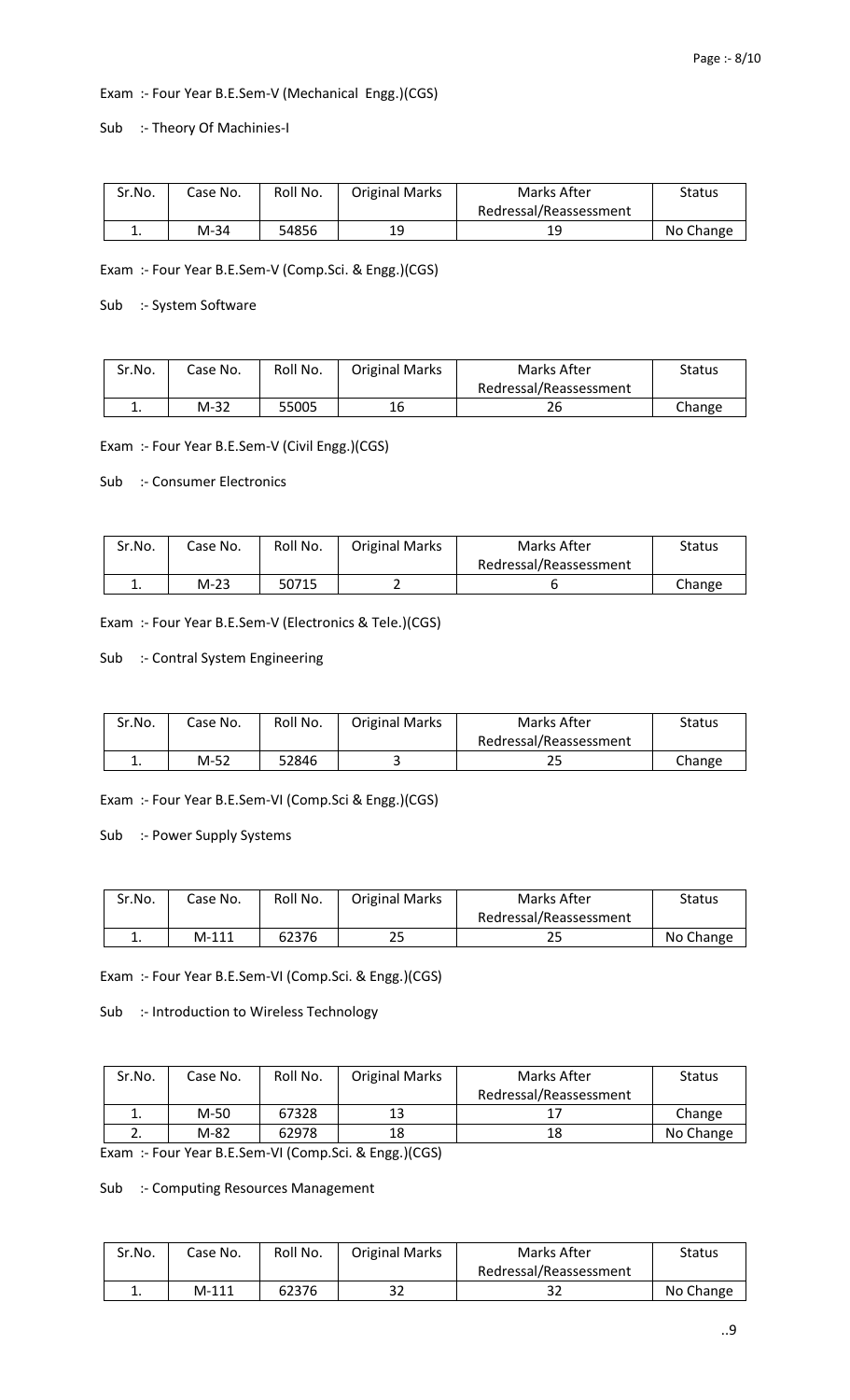#### Exam :- Four Year B.E.Sem-VI (Comp.Sci. & Engg.)(CGS)

Sub :- E-Commerce

| Sr.No. | Case No. | Roll No. | <b>Original Marks</b> | Marks After            | Status |
|--------|----------|----------|-----------------------|------------------------|--------|
|        |          |          |                       | Redressal/Reassessment |        |
| ∸.     | M-83     | 62033    | 16                    | 28                     | Change |

Exam :- Four Year B.E.Sem-VI (Information Technology)(CGS)

Sub :- Theory of Computation

| Sr.No. | Case No. | Roll No. | <b>Original Marks</b> | Marks After            | <b>Status</b> |
|--------|----------|----------|-----------------------|------------------------|---------------|
|        |          |          |                       | Redressal/Reassessment |               |
|        | M-63     | 67897    |                       |                        | Change        |

Exam :- Four Year B.E.Sem-VII (Mech. Engg.)(CGS)

Sub :- Non Conventional Energy System

| Sr.No. | Case No. | Roll No. | <b>Original Marks</b> | Marks After            | Status |
|--------|----------|----------|-----------------------|------------------------|--------|
|        |          |          |                       | Redressal/Reassessment |        |
| . .    | $M-2$    | 77559    | 20                    |                        | Change |

Exam :- Four Year B.E.Sem-VII (Ele. & Tele.)(CGS)

Sub :- Satellite and Optical Fibre Communication

| Sr.No. | Case No. | Roll No. | <b>Original Marks</b> | Marks After            | <b>Status</b> |
|--------|----------|----------|-----------------------|------------------------|---------------|
|        |          |          |                       | Redressal/Reassessment |               |
| ∸.     | 50084    | 76776    | 19                    |                        | Change        |

Exam :- Four Year B.E.Sem-VII (Ele. & Tele.)

Sub :- Digital ICs & Design

| Sr.No. | Case No. | Roll No. | <b>Original Marks</b> | Marks After            | <b>Status</b> |
|--------|----------|----------|-----------------------|------------------------|---------------|
|        |          |          |                       | Redressal/Reassessment |               |
| ᆠ.     | M-62     | 68263    | ᅀᅩ                    | ᅀᅩ                     | No Change     |

Exam :- Four Year B.E.Sem-VII (Comp.Sci. & Engg.)(CGS)

Sub :- Data Base Management Systems

| Sr.No. | Case No. | Roll No. | <b>Original Marks</b> | Marks After            | Status |
|--------|----------|----------|-----------------------|------------------------|--------|
|        |          |          |                       | Redressal/Reassessment |        |
| . .    | M-72     | 68315    | 16                    | 45                     | Change |

Exam :- Four Year B.E.Sem-VIII (Mechanical Engg.)

Sub :- Operation Research Technique

| Sr.No. | Case No. | Roll No. | <b>Original Marks</b> | Marks After            | <b>Status</b> |
|--------|----------|----------|-----------------------|------------------------|---------------|
|        |          |          |                       | Redressal/Reassessment |               |
| ٠.     | $M-110$  | 79214    | ᅀᅩ                    | 16                     | Change        |